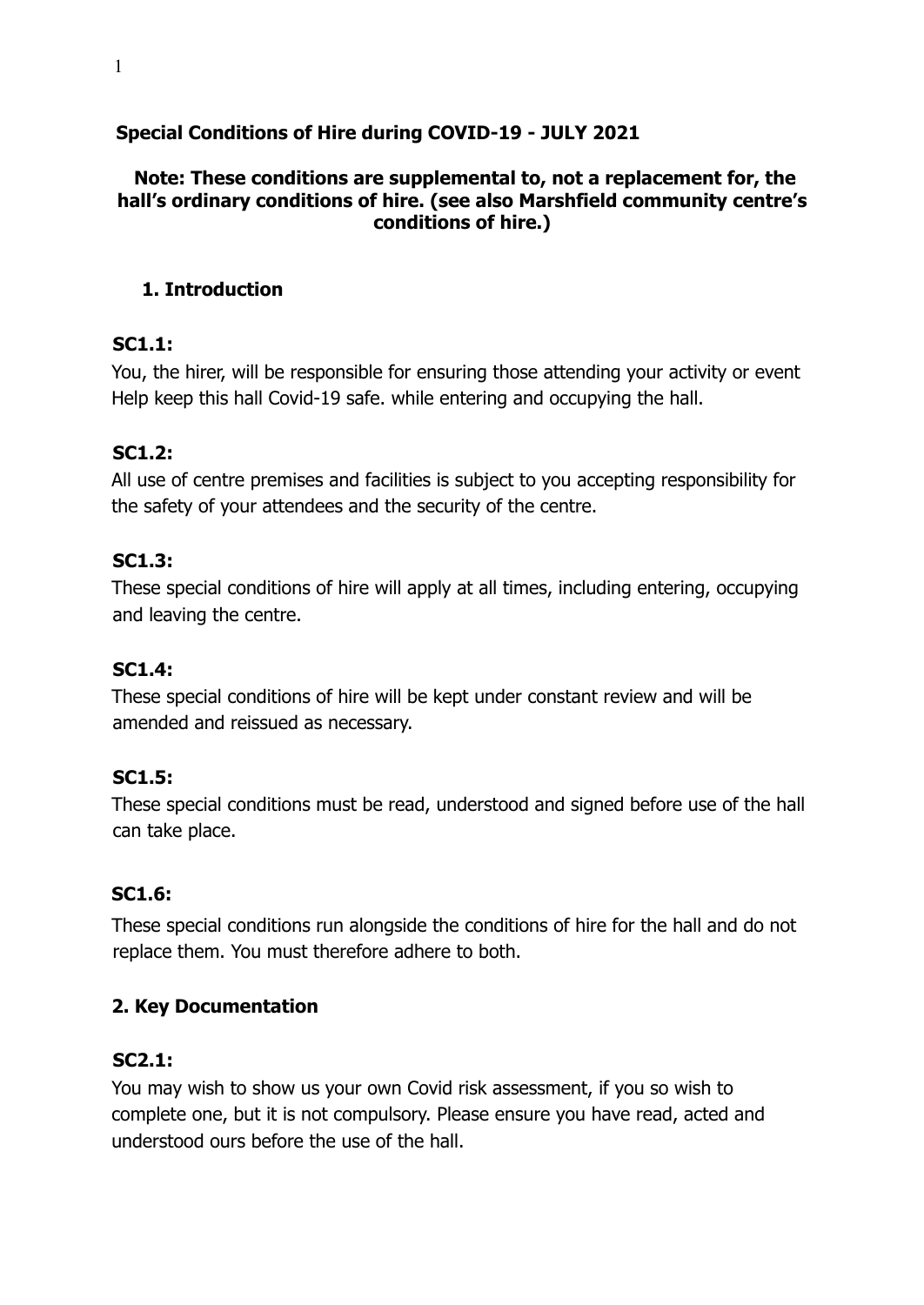### **SC2.2:**

You are asked to keep a record of the name and contact telephone number or email of all those who attend your event for a period of 3 weeks after the event and provide the record to NHS Track and trace if required.

### **SC2.3:**

You and those attending your activity should use the NHS QR code which is on the poster in the centre.

#### **SC2.4**:

You undertake to comply with the actions identified in the hall's risk assessment, of which you have been provided with a copy.

# **Entry/exit**

## **SC2.5:**

You will be responsible for cleaning door handles, light switches, window catches, equipment, toilet handles and seats, wash basins and all surfaces likely to be used during your period of hire **before** other members of your group or organisation arrive and to keep the premises clean through regular cleaning of surfaces during your hire, paying particular attention to wash hand basins and kitchen sinks (if used), using either the products supplied (which will be in a clearly accessible location) or your own ordinary domestic products. You will be required to clean again on leaving.

Please take care of cleaning electrical equipment. Use cloths - do not spray!

## **SC2.6:**

It is still advisable to consider pinch points and recommended to allow a one way system for this. For example the toilet corridor. It is recommended that people are to enter the toilets via the large hall and leave through the door into the foyer.

## **SC2.6**:

You will be responsible for the disposal of all rubbish created during your hire, including tissues and cleaning cloths taking all rubbish away with you when you leave the hall.

## **3. Activity/event**

SC 3.1: You will be considerate of how many people you would like to attend your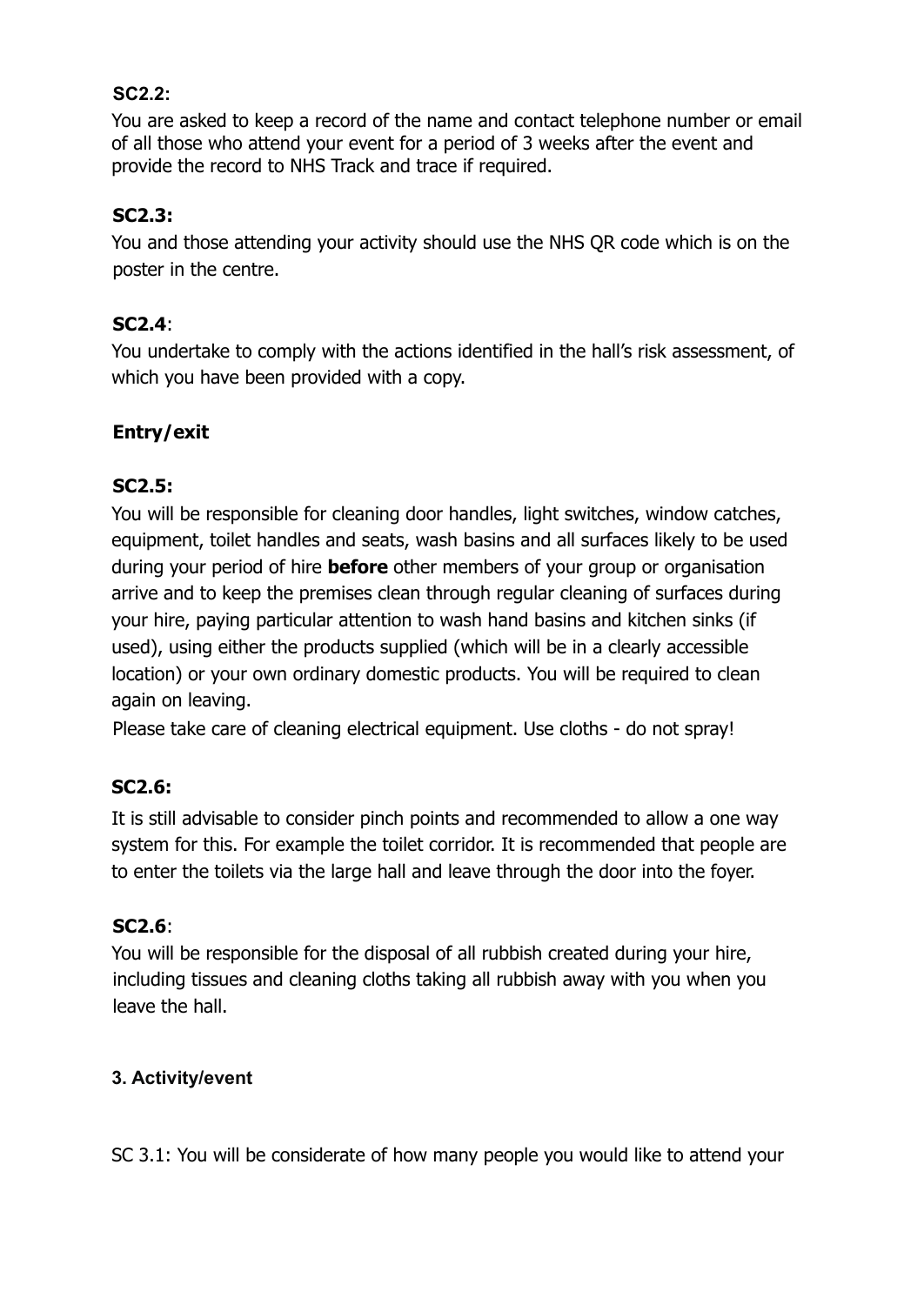event and consider social distancing when managing your bookings. You should act carefully and proportionally to manage risk when you consider how many people you would like to attend your event.

# SC3.2:

You will take particular care to ensure that social distancing is maintained for any persons likely to be clinically more vulnerable to COVID-19, including for example keeping a 2m distance around them when going in and out of rooms and ensuring they can access the toilets or other confined areas without compromising social distancing.

# **Facilities**

## **SC3.3:**

The centre will be cleaned by the centre's own cleaner but you will be responsible for cleaning all surfaces likely to be used during the period of your hire, both before and after your activity and event.

# **SC3.4:**

All toilets will be open for use. Please maintain social distancing and hand cleaning guidelines displayed throughout the centre.

# **4. Ventilation**

## **SC4.1:**

You will keep the centre well ventilated as much as necessary for the use of your hire and you are able to open doors and windows. Please be mindful of how many people you are allowing to attend, and if needed, to ventilate effectively the more people you have.

## **SC4.2:**

You will be responsible for ensuring the doors and windows are all securely closed on leaving.

# **SC4.3:**

Fire doors must remain closed.

## **SC4.4:**

You will encourage all those attending your activity to wear a face covering when using confined areas such as toilets and corridors, for the safety of others.